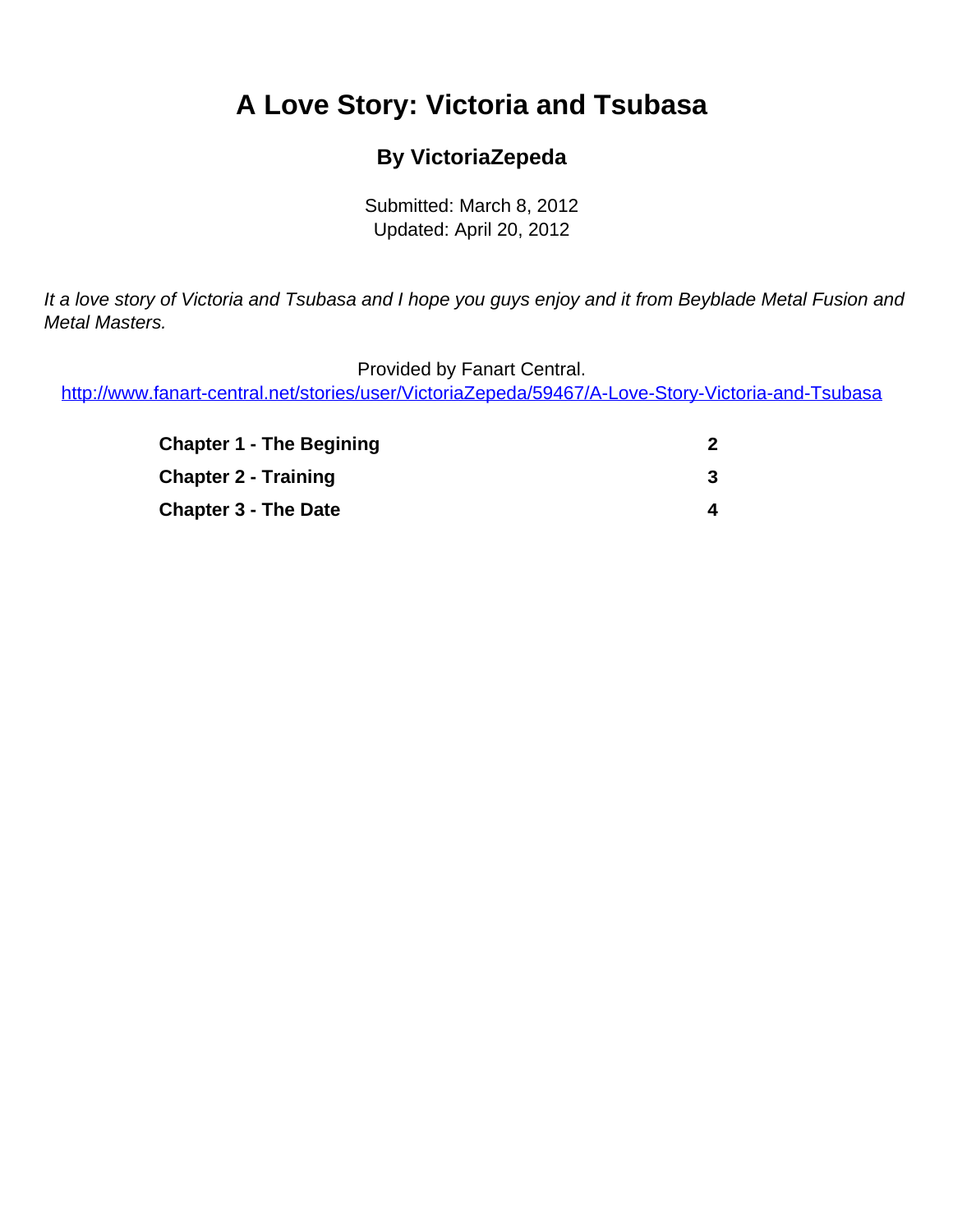## **1 - The Begining**

<span id="page-1-0"></span>[br]

[br]

[br]

[br]

&nbsp&nbsp&nbsp&nbsp&nbsp&nbsp&nbsp&nbsp

&nbsp&nbsp&nbsp&nbsp&nbsp&nbsp&nbsp&nbsp

Victoria is taken a nap and than she woke up and she saw Gingka, Madoka, and Kenta. "Hey Victoria did you sleep well'' Gingka asked. "Yes I did and how are you guys'" Victoria asked. "We're doing great" All said. "Oh how long did I fell sleep'" Victoria asked. "You been a sleep for 10 min" Kenta said. "Oh right and by the way I'm going to get a snack and speaking of which where my darling Tsubasa I mean Tsubasa'" Victoria asked. "I haven't seen him all day" Madoka said. "Oh wait now I remember he ask me that he going somewhere and I don't know exactly where he going well I kind of fell of sleep before he tell me where he going heh'" Victoria said. "But he'll be back" Victoria said. "Okay and so Kenta wanna go training with me'" Gingka asked. "Sure" Kenta replied. "You can come too Victoria" Gingka said. "cool" Victoria said. "Oh Madoka would you give my beyblade a check up and make sure it ok'" Victoria asked. "Sure of course I do it for you" Madoka smiled. She hand over her beyblade to Madoka. She walking with Gingka and Kenta.[br]

[br]

"So Victoria why are you so obsessed with Tsubasa'" Gingka asked. "Huh what you mean'" Victoria asked. "I mean that all you ever talk about is Tsubasa I wondering if you in love with him or something. Gingka said. \*Gasp\* "How do you know I like him who told you' Victoria shocked. "No one just wondering that all and I'm not mad I'm think it was kind of cute that you like him" Gingka said. "Please don't tell him that I like him if you do my life with be ruined please keep it a secret'" Victoria asked. "Oh okay your secret is safe with me and I promise I won't say a word to him" Gingka said. "Oh thank you Gingka" Victoria said. "No problem any time for a friend" Gingka smiled. Gingka keep her promise not to tell Tsubasa.[br]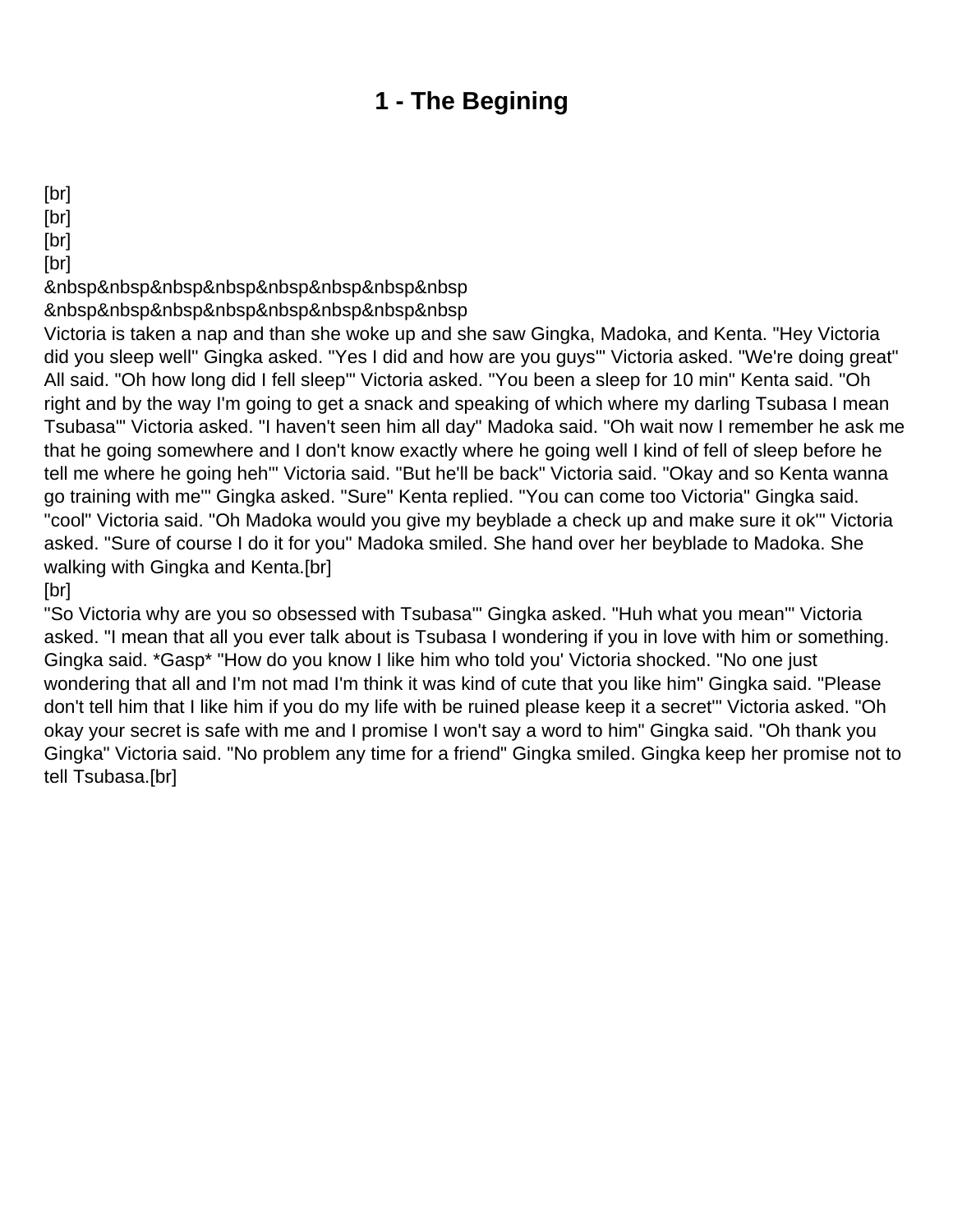## **2 - Training**

#### <span id="page-2-0"></span>[br]

[br]

&nbsp&nbsp&nbsp&nbsp&nbsp&nbsp&nbsp&nbsp

&nbsp&nbsp&nbsp&nbsp&nbsp&nbsp&nbsp&nbsp

&nbsp&nbsp&nbsp&nbsp&nbsp&nbsp&nbsp&nbsp

&nbsp&nbsp&nbsp&nbsp&nbsp&nbsp&nbsp&nbsp

So Gingka, Victoria, and Kenta went to training and than there Yu "Hey Ging-Ging, Kenchi and Vickie what up' Yu smiled. "Not much" All said. "cool!" Yu cheerfully. Victoria and Yu sit down and watch them train. "Ready Kenta'" Gingka said. "You bet I am" Kenta replied. "Ready 3, 2, 1, Let it Rip! Both said. Than Tsubasa show up and sit next to Victoria. "Hey Victoria" Tsubasa smiled. "Hey Tsubasa huh Tsubasa where were you all day'" Victoria asked. "I was training for my next match" Tsubasa said. "I see" Victoria said. "So are you busy this saturday'" Tsubasa asked. "No why you ask'" Victoria asked. "cause I was thinking that you go out with me on a date this saturday night'" Tsubasa blushed. "Oh okay I can go out with you but after our date would you like to beybattle with me'" Victoria asked. "Sure and I promise I won't go easy on you okay and please don't cry when you lose" Tsubasa said. "Huh who says I'm going to lose to you and I'm not going to cry cause big girls don't cry only babies cry and I'm not a baby and are you try get in a fight'" Victoria asked. "No and I didn't call you a baby and I saying that cause I don't want you to be hurt when I beat you cause I love you and I care about you" Tsubasa said. "Awwww really you mean that'" Victoria blushed. "Yep in deed" Tsubasa said. "Aww I love you too" Victoria smiled.[br]

[br]

"Oh yeah I won!" Gingka happily. Tsubasa and Victoria look and see that Gingka has won. "Awww man I lost again and nice job Gingka" Kenta smiled. "So Gingka where Kyoya I haven't seen him since last night'" Victoria asked. "Well you know him he always train to be a best blader and find the way to beat me" Gingka smiled. "Oh but you already beat him three times why he wanna battle you again or maybe he just being a jerk" Victoria said. "Well I wouldn't say that it not that he a jerk or anything he just wanna train hard and to be the best and think the way to beat me and that the Kyoya I know" Gingka said. "Oh I see but what about Benkei I haven't seen him either'" Victoria asked. "Well he with Kyoya and watch him train" Gingka said. "Oh cool but speaking of training I wanna train too oh yeah I forgot I left my beyblade back to Madoka I ask her to give my beyblade a check up and make sure it okay awww nuts" Victoria unhappily. "cheer up Victoria you can always train tomorrow" Gingka said. "Yeah!" Yu cheerfully. "Uh-huh" Kenta said. Tsubasa shake his head. "Awwww thanks you all and you too Tsubasa. Victoria smiled. Tsubasa start to blush. "Hey Vickie wanna train with me tomorrow just you and me pretty please' Yu begging. "Sure why not" Victoria said. "Yay!" Yu replied. "Hey where Hikaru'" Victoria said. "Well she has business to do why'" Gingka asked. "Just wondering that all" Victoria said. "Oh okay" Gingka said. "I'm going home bye guys see you tomorrow" Victoria said.[br]

[br]

"Bye Victoria" All said. \*She went home and spend time with herself.[br]